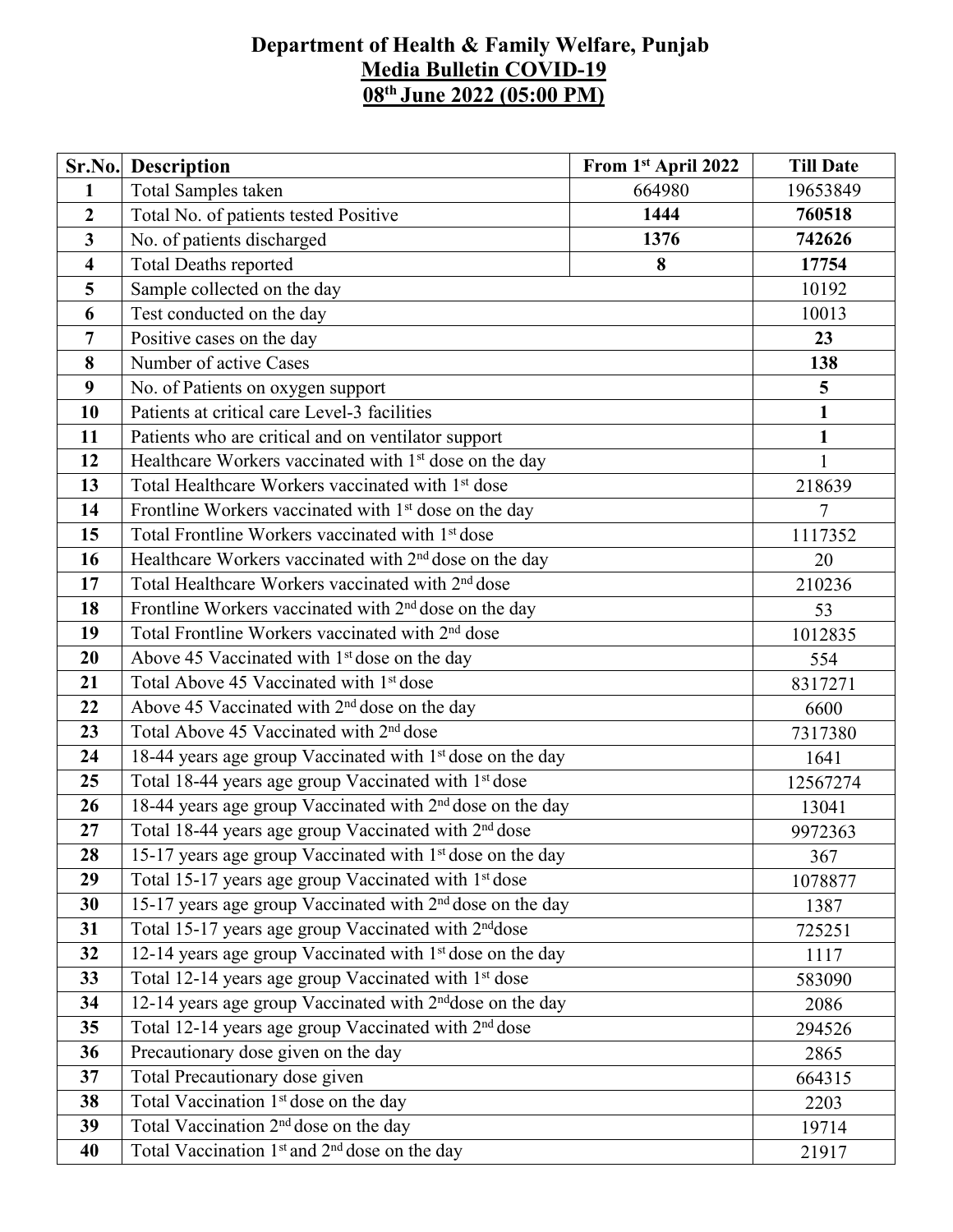| 1. | Number of New patients<br>admitted in ICU           | (Jalandhar-1)                                                               |
|----|-----------------------------------------------------|-----------------------------------------------------------------------------|
| 2. | Number of New patients put<br>on ventilator support | <b>Nil</b>                                                                  |
| 3. | Number of New patients<br>discharged                | 16<br>(Faridkot-2, Fazilka-1, Jalandhar-4, Moga-1, Ropar-1,<br>SAS Nagar-7) |
| 4. | Number of New deaths<br>reported                    | <b>Nil</b>                                                                  |

## **Patients reported Positive on 08 th June 2022 - 23**

| <b>District</b>  | <b>Number of</b><br><b>Cases</b> | Positivity | Case<br><b>Details</b> | <b>Remarks</b>         |
|------------------|----------------------------------|------------|------------------------|------------------------|
| Ludhiana         | $\overline{7}$                   | 0.30%      | 7 New Cases            | 2329 Samples<br>Tested |
| <b>SAS Nagar</b> | $\overline{7}$                   | 1.85%      | 7 New Cases            | 379 Samples<br>Tested  |
| Amritsar         | $\overline{3}$                   | 0.32%      | 3 New Cases            | 936 Samples<br>Tested  |
| Bathinda         | $\overline{2}$                   | 0.68%      | 2 New Cases            | 295 Samples<br>Tested  |
| Patiala          | $\overline{2}$                   | 0.54%      | 2 New Cases            | 371 Samples<br>Tested  |
| Faridkot         | $\mathbf{1}$                     | 0.65%      | 1 New Case             | 154 Samples<br>Tested  |
| Hoshiarpur       | $\mathbf{1}$                     | 0.29%      | 1 New Case             | 347 Samples<br>Tested  |
| Barnala          | $\boldsymbol{0}$                 | $0.00\%$   | <b>Nil</b>             | 145 Samples<br>Tested  |
| Fazilka          | $\boldsymbol{0}$                 | $0.00\%$   | <b>Nil</b>             | 6 Samples<br>Tested    |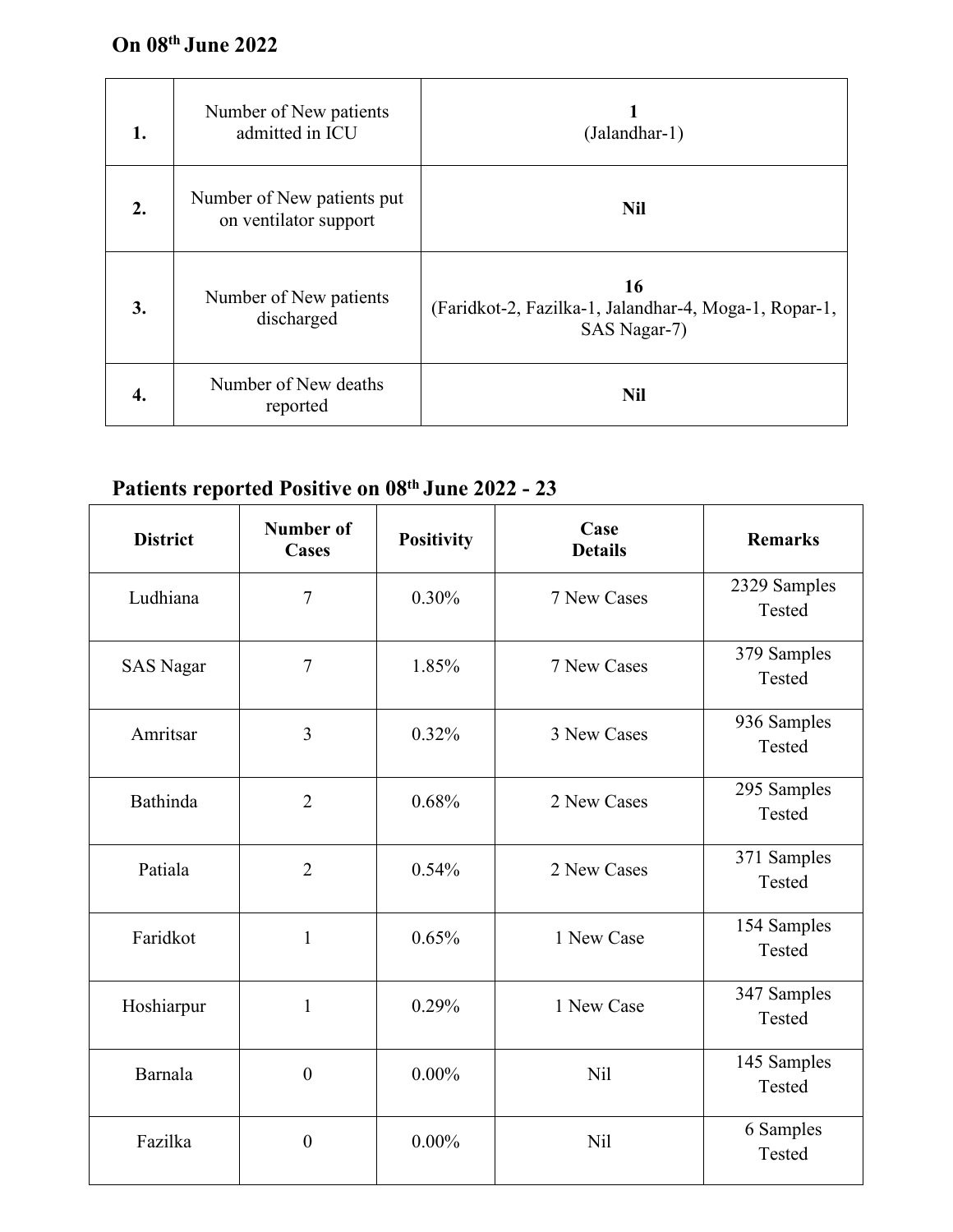| Ferozepur            | $\boldsymbol{0}$ | $0.00\%$ | <b>Nil</b> | 125 Samples<br>Tested  |
|----------------------|------------------|----------|------------|------------------------|
| FG Sahib             | $\boldsymbol{0}$ | $0.00\%$ | <b>Nil</b> | 247 Samples<br>Tested  |
| Gurdaspur            | $\boldsymbol{0}$ | $0.00\%$ | <b>Nil</b> | 269 Samples<br>Tested  |
| Jalandhar            | $\boldsymbol{0}$ | $0.00\%$ | <b>Nil</b> | 1515 Samples<br>Tested |
| Kapurthala           | $\boldsymbol{0}$ | $0.00\%$ | <b>Nil</b> | 239 Samples<br>Tested  |
| Malerkotla           | $\boldsymbol{0}$ | $0.00\%$ | <b>Nil</b> | 28 Samples<br>Tested   |
| Mansa                | $\boldsymbol{0}$ | $0.00\%$ | <b>Nil</b> | 237 Samples<br>Tested  |
| Moga                 | $\boldsymbol{0}$ | $0.00\%$ | Nil        | 267 Samples<br>Tested  |
| Muktsar              | $\boldsymbol{0}$ | $0.00\%$ | <b>Nil</b> | 223 Samples<br>Tested  |
| Pathankot            | $\boldsymbol{0}$ | $0.00\%$ | <b>Nil</b> | 113 Samples<br>Tested  |
| Ropar                | $\boldsymbol{0}$ | $0.00\%$ | <b>Nil</b> | 392 Samples<br>Tested  |
| Sangrur              | $\boldsymbol{0}$ | $0.00\%$ | <b>Nil</b> | 612 Samples<br>Tested  |
| SBS Nagar            | $\boldsymbol{0}$ | $0.00\%$ | Nil        | 149 Samples<br>Tested  |
| Tarn Taran           | $\boldsymbol{0}$ | $0.00\%$ | <b>Nil</b> | 635 Samples<br>Tested  |
| On the Day<br>Punjab | 23               | 0.23%    |            |                        |
|                      |                  |          |            |                        |